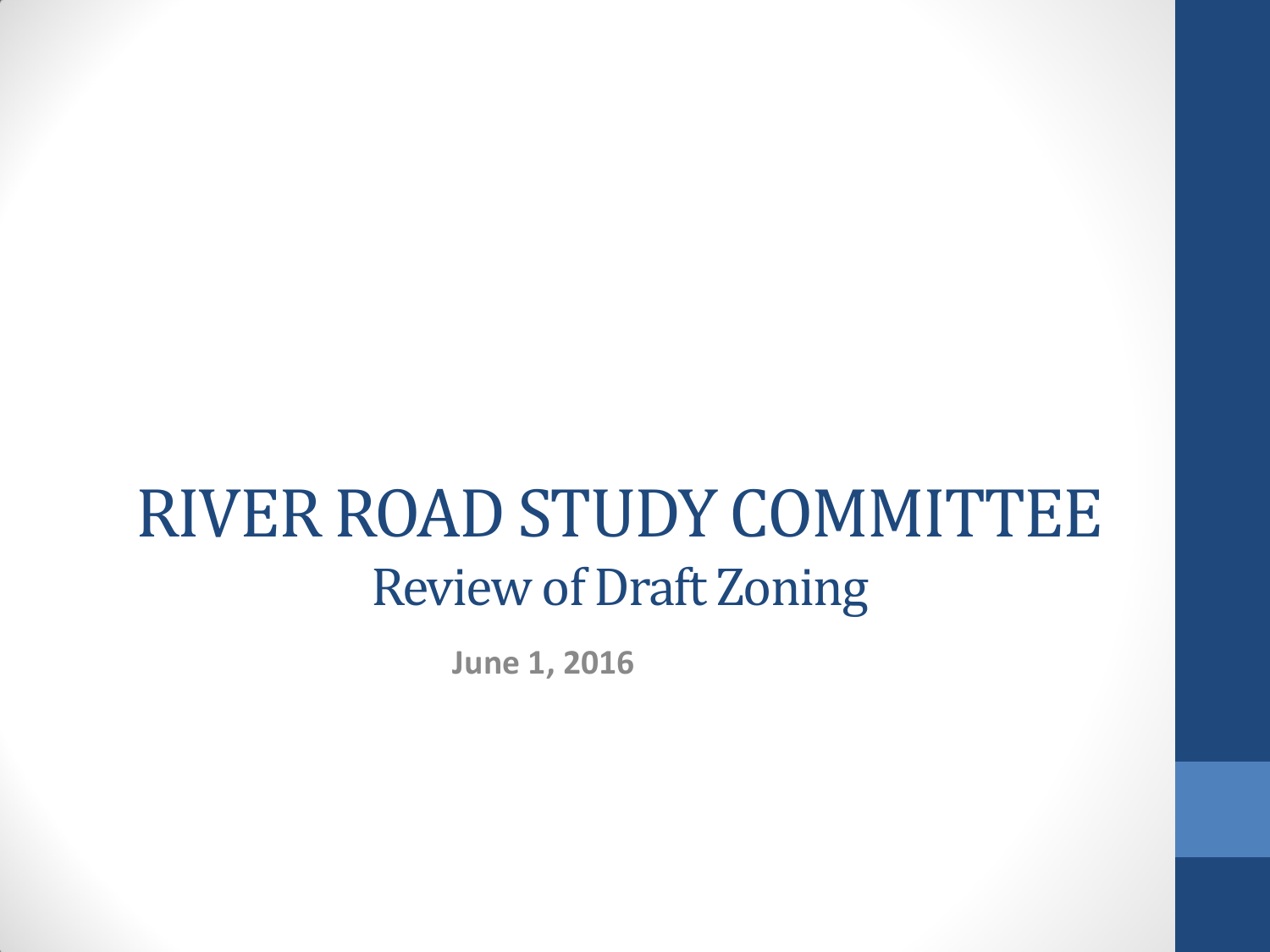# Agenda

- Review Mechanics of Draft Zoning -*"what the overlay zoning does"*
	- Key Elements:
		- Uses
		- Requirements
		- Triggers
		- Criteria
- Review Parking Criteria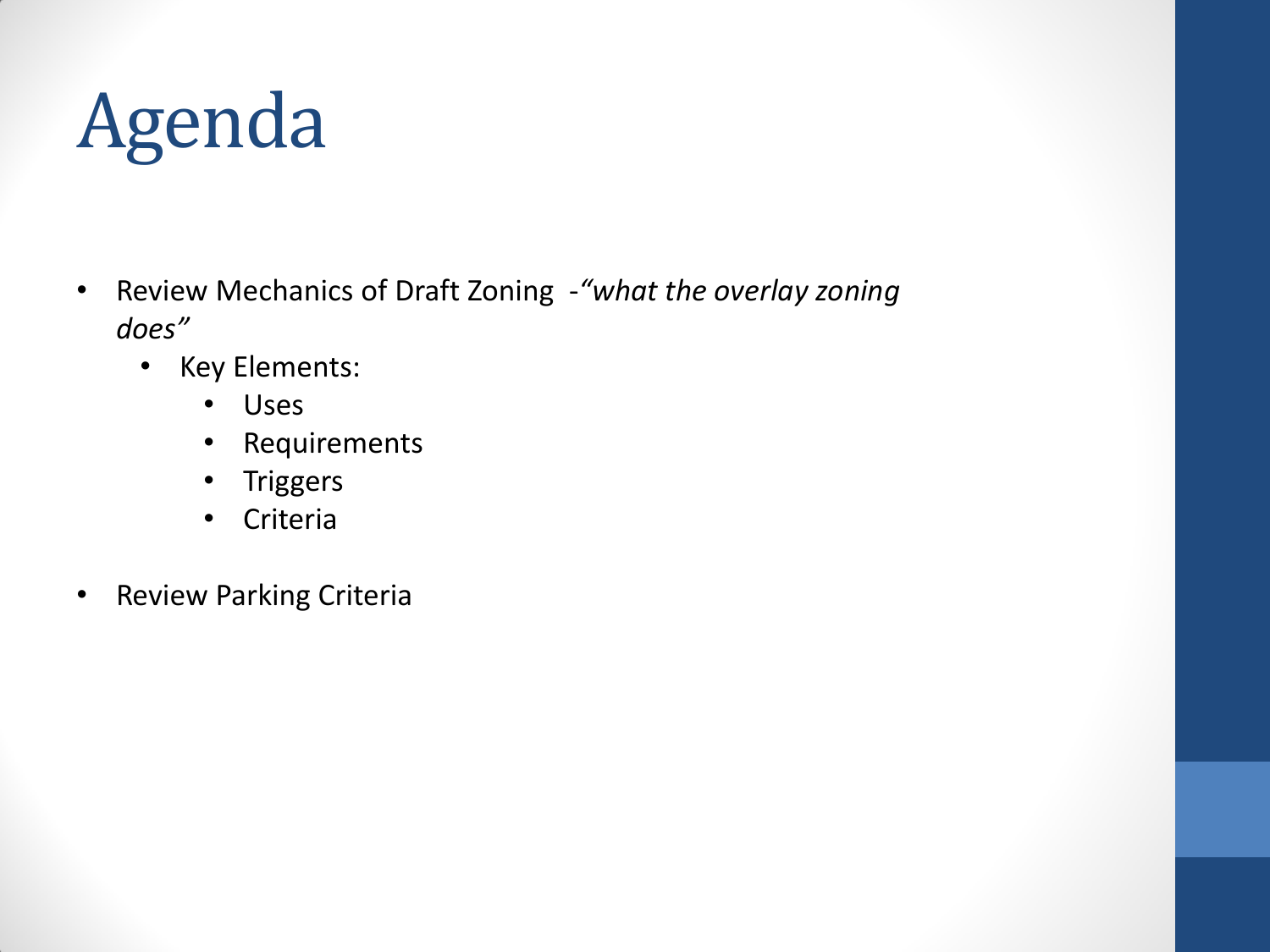## Key Elements: Uses

#### **New Uses Added to Zoning By-Law**

- Artist Live/Work Space
- Age Restricted Housing
- **Micro Unit**

#### **Existing Uses Expanded in Zoning By-Law:**

• Allows Hotel and Limited Service Hotel uses in the industrial district by special permit, subject to the provisions of the overlay zoning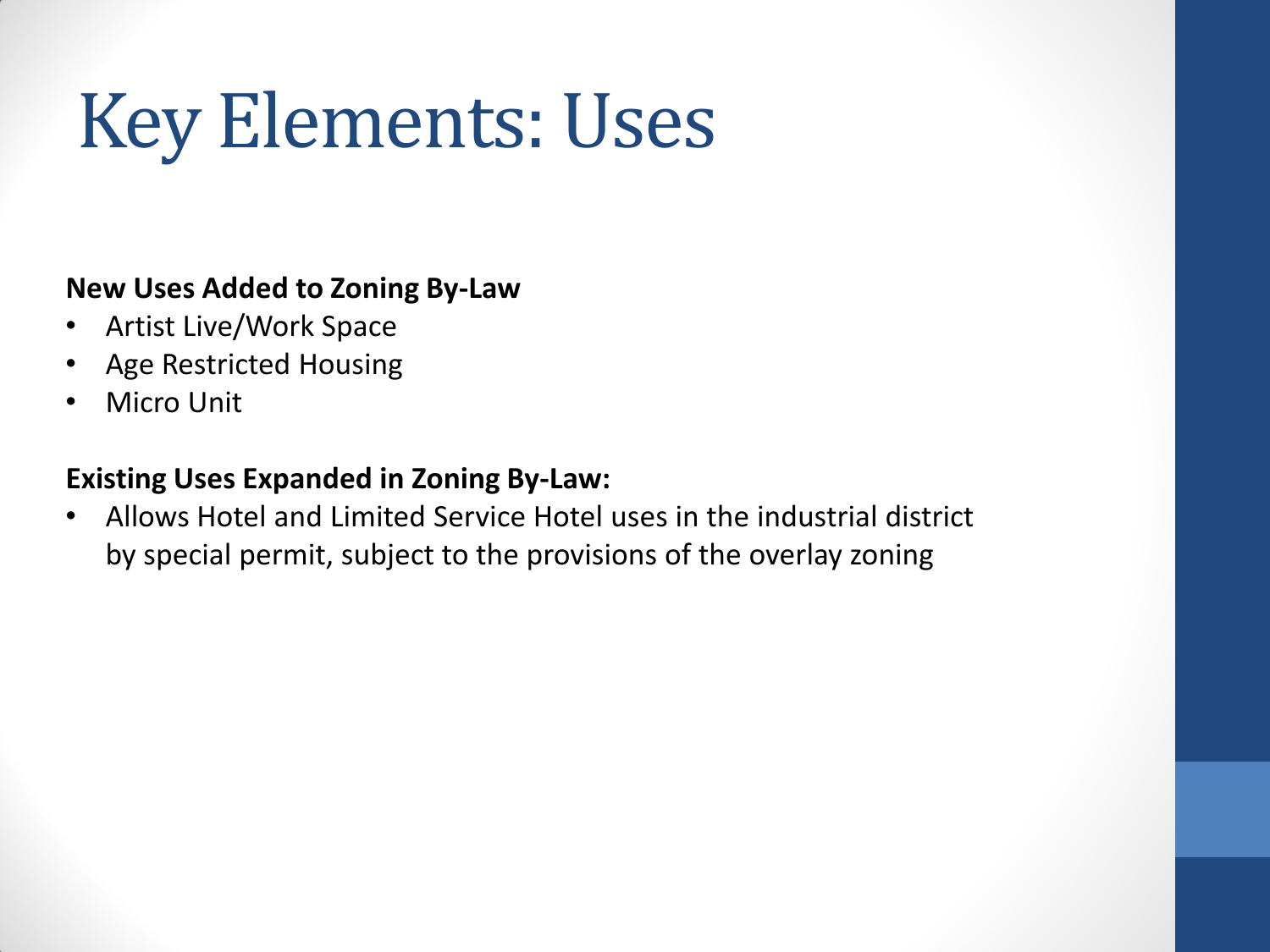### Key Elements: Overlay Zoning Requirements

- Min lot size (12K SF) *(parcel aggregation)*
- Design review
- Special permits
- Site plan review
- Uniform sidewalk widths  $(10' 12')$
- Maximum building length (150')
- Minimum ground floor height (15')
- Street trees
- Public benefit contribution (X% of hard construction costs)
- LEED certification
- $etc....$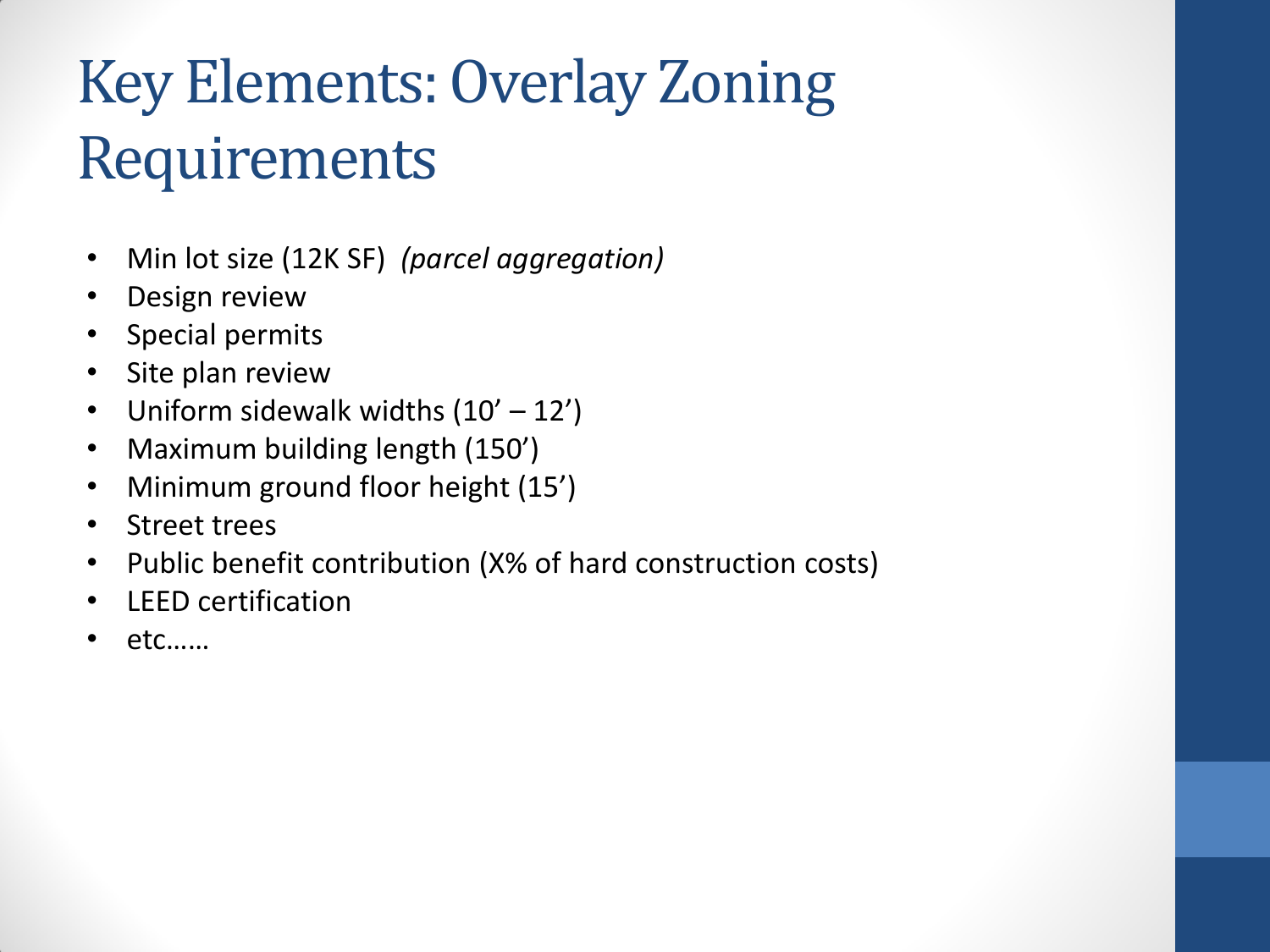# Key Elements: Overlay Triggers

**Exceptions to Max Height, FAR and Parking Requirements:**

#### *If a developer…….*

- 12K SF Lot
- Meet overlay zoning requirements (sidewalk widths, building length, ground floor height etc.)
- Uses: hotel, limited service hotel, artist live/work, micro, age rest, retail, restaurant, office etc…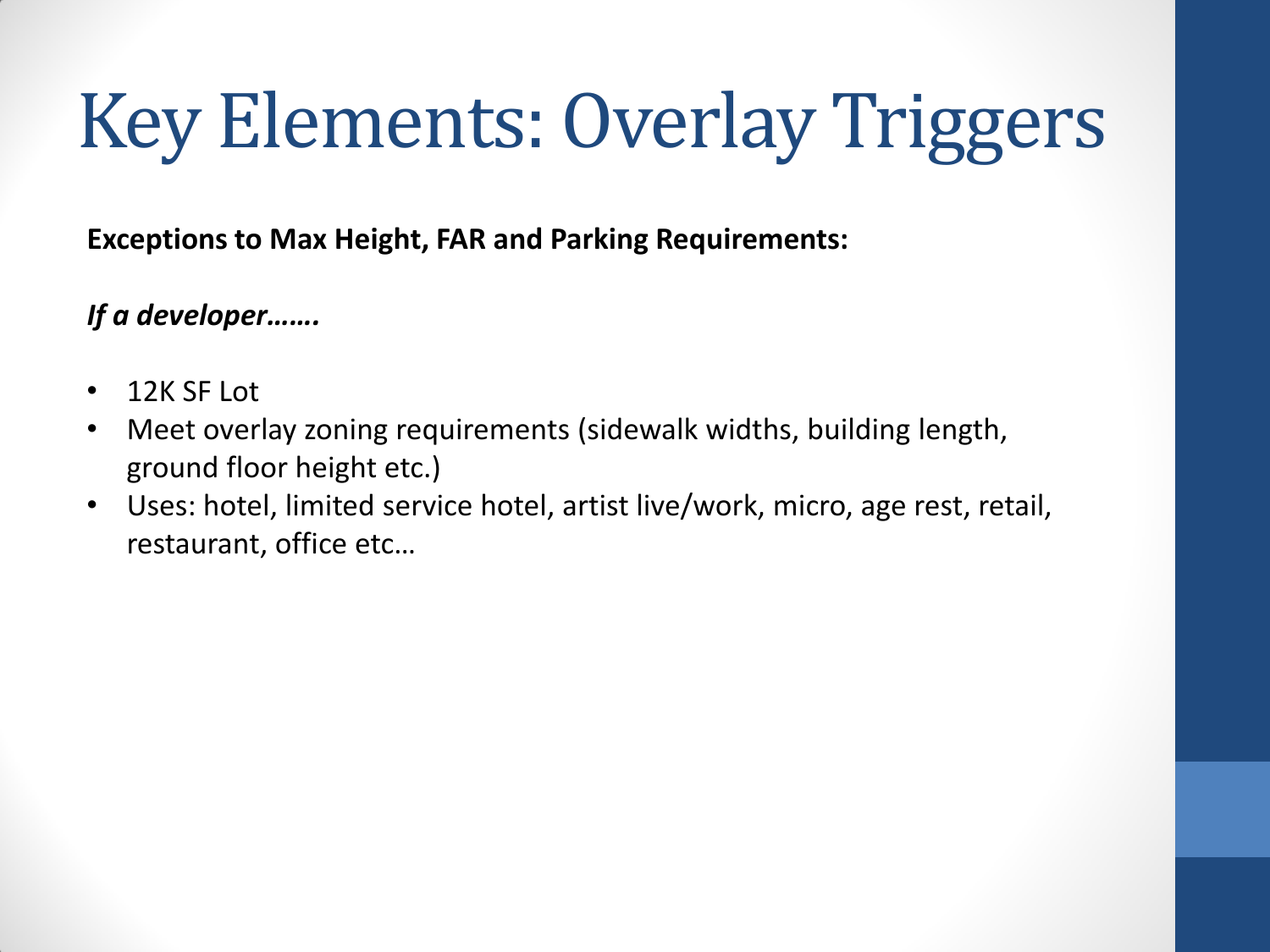# Key Elements: Overlay Triggers

**Exceptions to Max Height, FAR and Parking Requirements:**

*Only then can they…….*

- Exceed baseline zoning for FAR and height
- Reduced parking requirements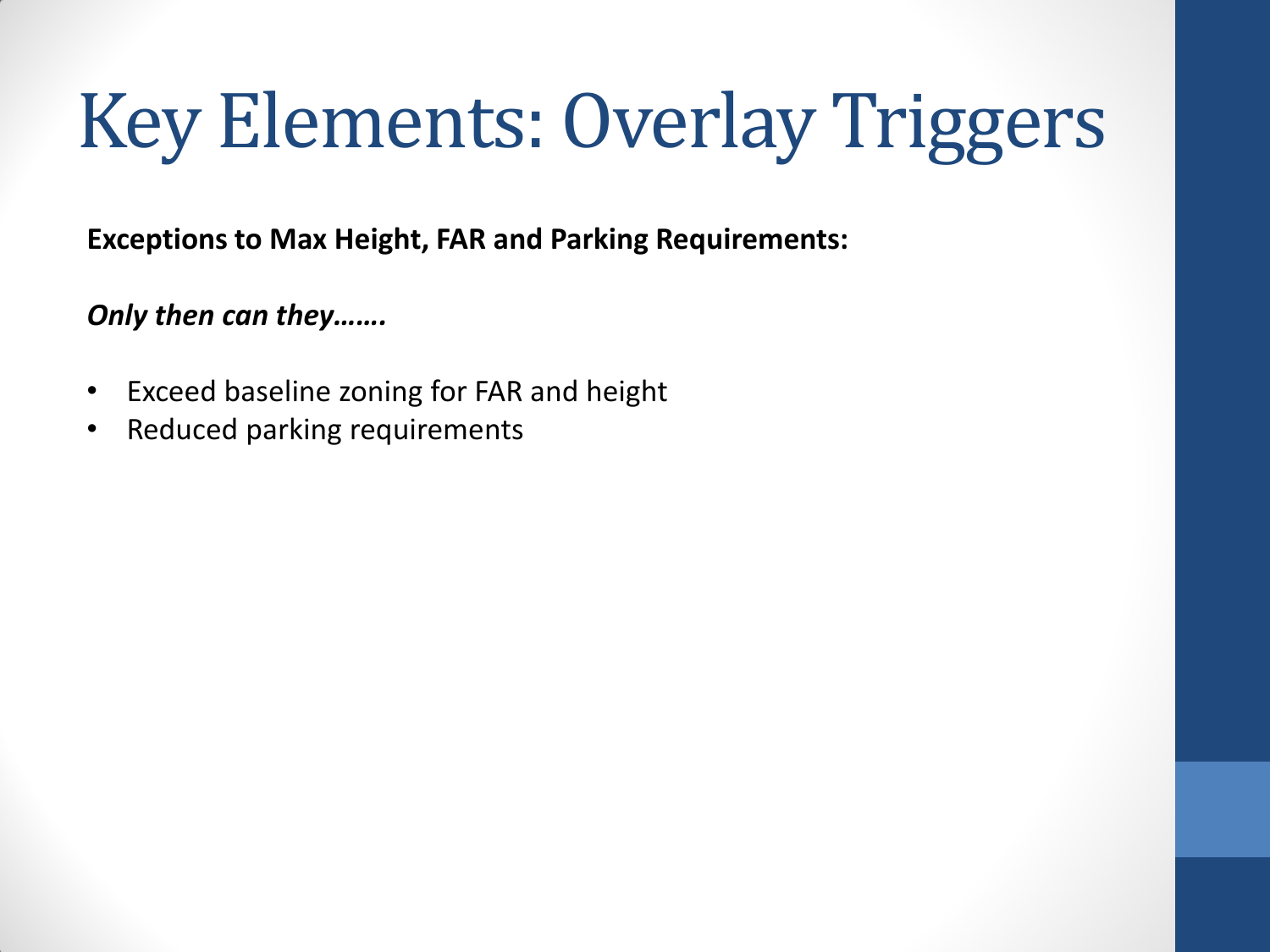# Key Elements: Overlay Triggers

**Exceptions to Max Height, FAR and Parking Requirements:**

*Subject to these additional criteria…….*

- Site Plan Review
- ZipCar parking incentive
- Density bonuses for retail and food establishments
- More than one principle use in a building (example: restaurant)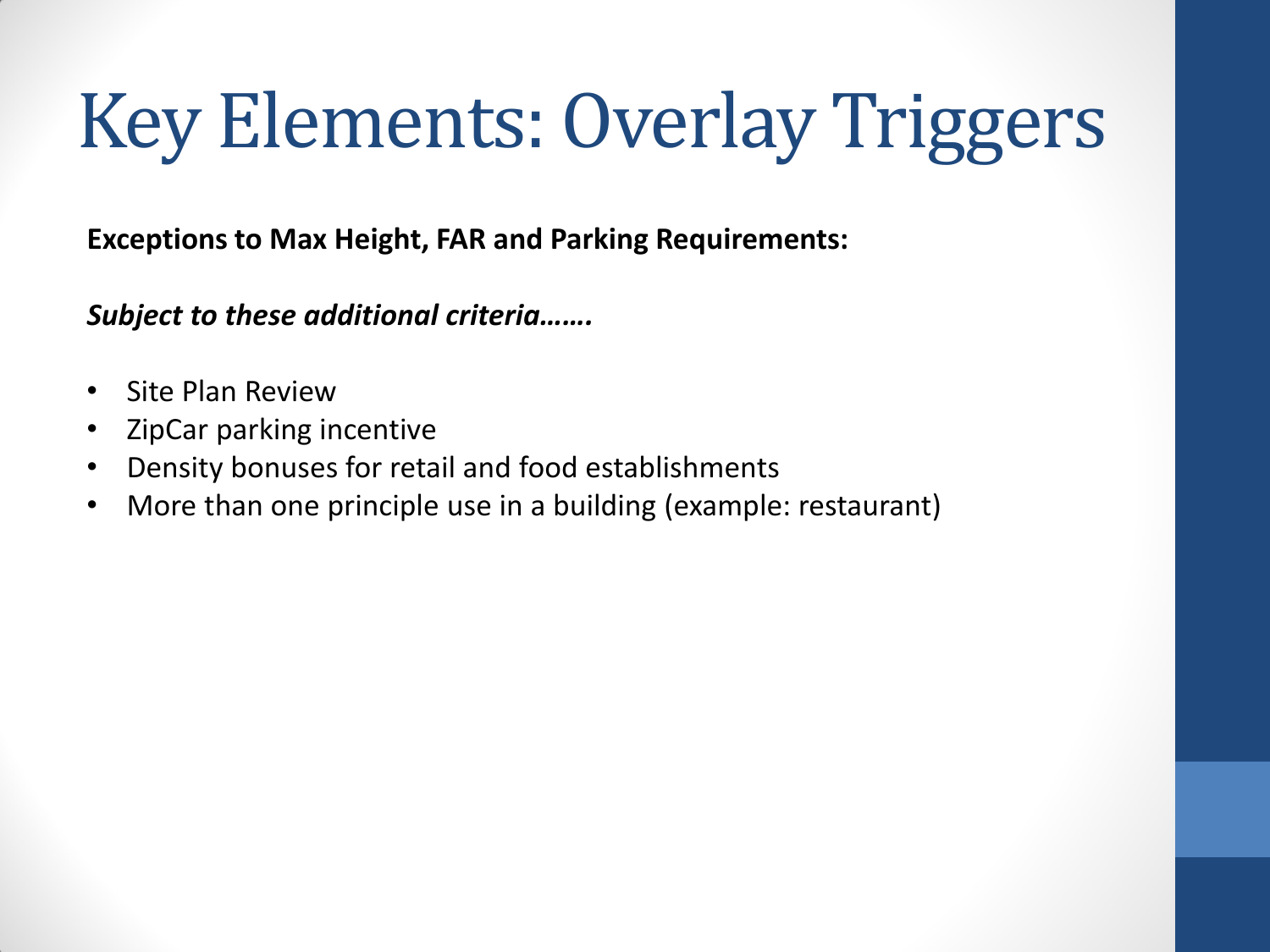## Parking Criteria

#### **Zoning Draft:**

- Imposes reduced minimums by use (following McKinney Recommendations)
- Caps overall # of spaces in district
- Does not count parking in FAR

| <b>USE</b>                                                                                                                            | <b>MIN PARKING</b> |
|---------------------------------------------------------------------------------------------------------------------------------------|--------------------|
| HOTEL (use 8 or 8a)                                                                                                                   | .4 per room        |
| <b>PRINCIPLE USES:</b><br>16 (theatre), 20, 21 (office), 29<br>(retail), 30 (rest), 33a (retail), 34<br>(rest), 36A (research/office) | .5 per 1K          |
| <b>AGE RESTRICTED HOUSING</b>                                                                                                         | 1 PER UNIT         |
| <b>MICRO UNITS</b>                                                                                                                    | .4 per unit        |
| <b>ARTIST LIVE/WORK SPACE</b>                                                                                                         | .4 spaces per unit |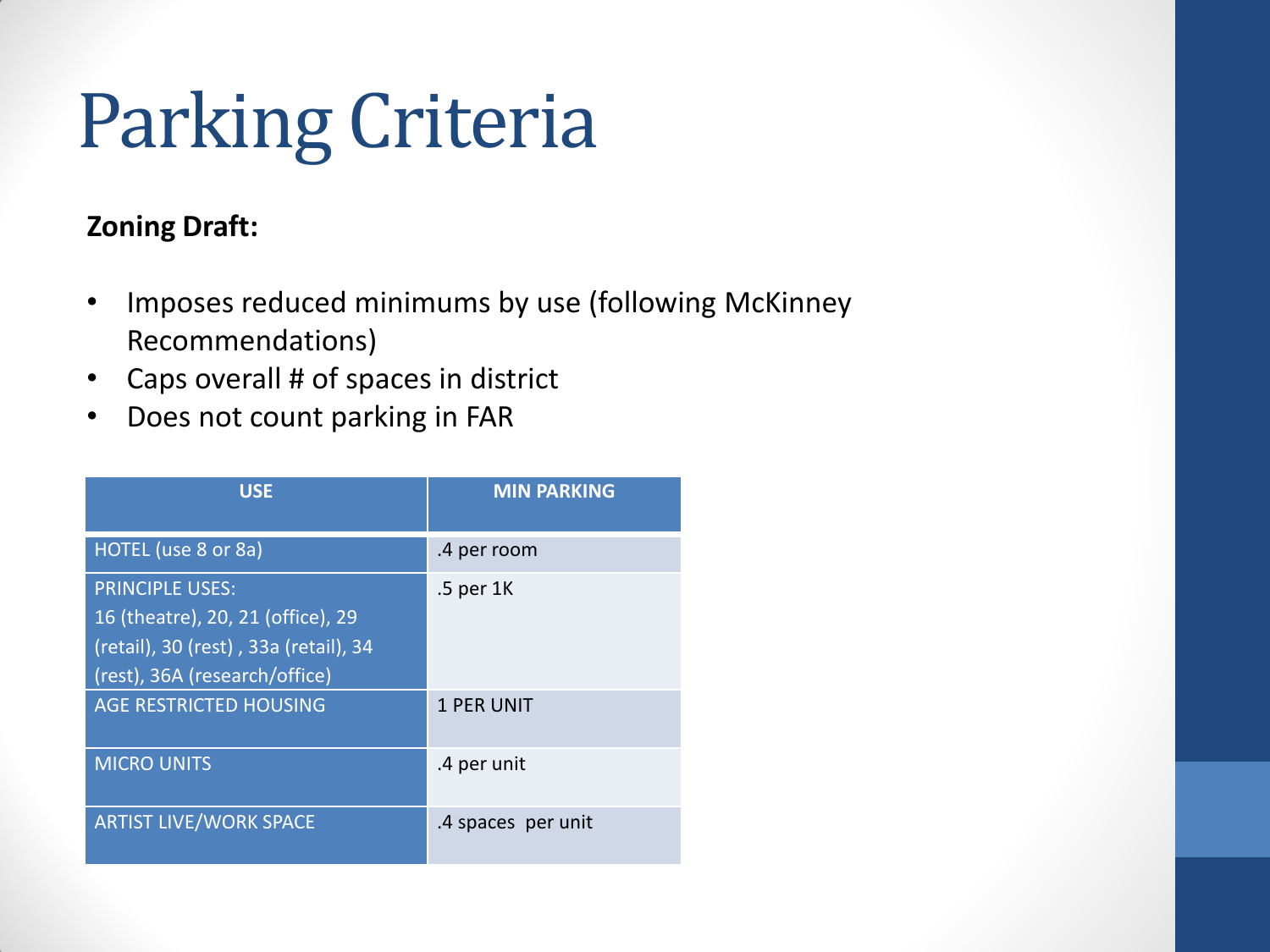## Parking Criteria

| <b>Option/Variable</b>                                 | <b>Tradeoffs</b>                                               |                                                                        |
|--------------------------------------------------------|----------------------------------------------------------------|------------------------------------------------------------------------|
|                                                        | <b>Pros</b>                                                    | Cons                                                                   |
| Min By Use                                             | More assurances<br>around parking supply                       | May result in more<br>parking than desired,<br>may create more traffic |
| Parking Max For<br><b>District</b>                     | Ensures limit on<br>amount of parking built                    | May hinder<br>redevelopment<br>feasibility, spill over<br>impacts      |
| District-wide<br><b>Parking Ratio</b><br>$(.50 - 1.0)$ | Caps # spaces for<br>whole district, limits #<br>cars, traffic | May hinder<br>redevelopment and<br>limit potential uses,<br>spill over |
| <b>Count in FAR</b>                                    | Ensures developer<br>builds no more than<br>needed             | Inflated FAR (may not<br>matter if other<br>restrictions used)         |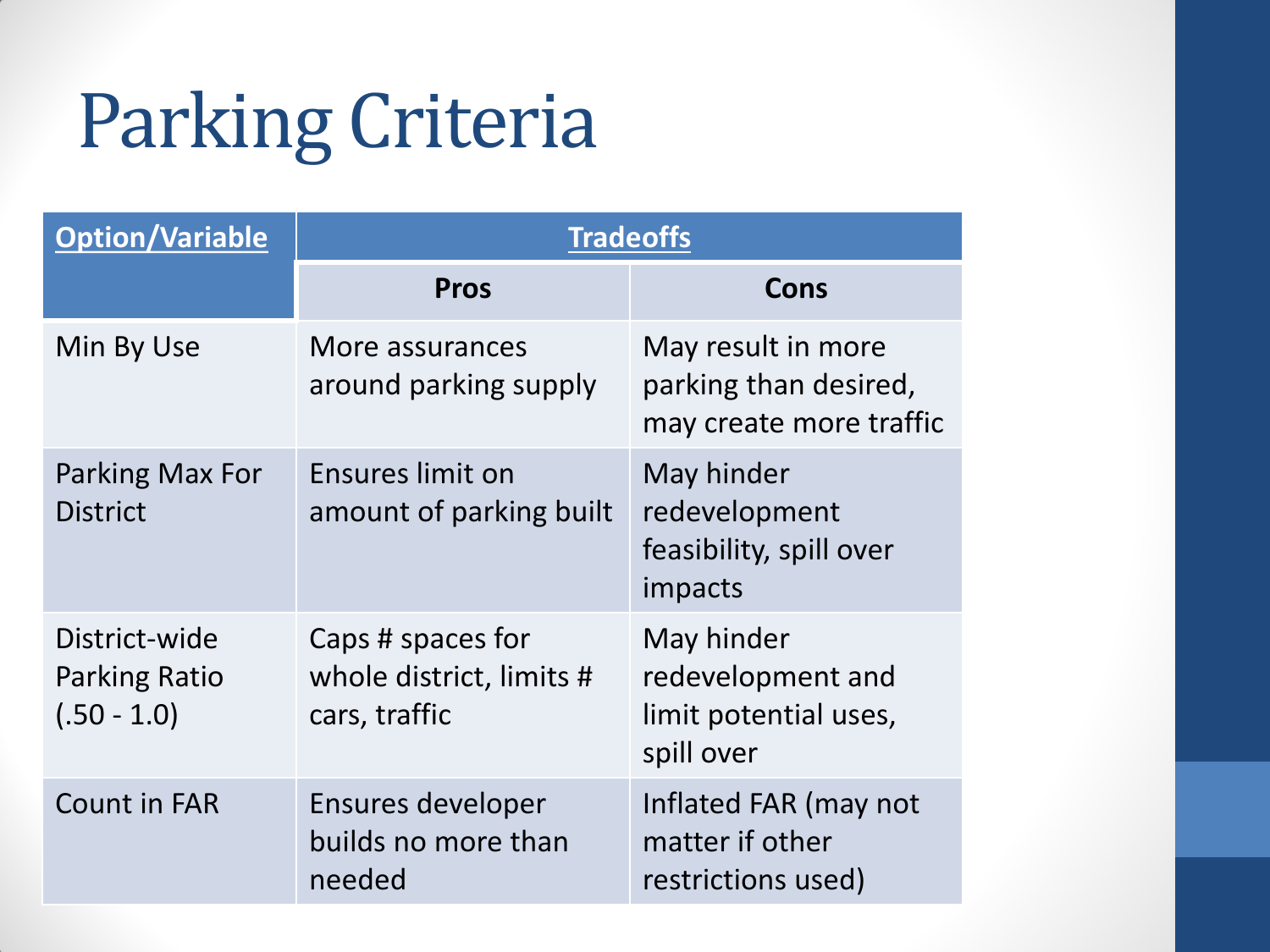# **District Massing Under** Consideration